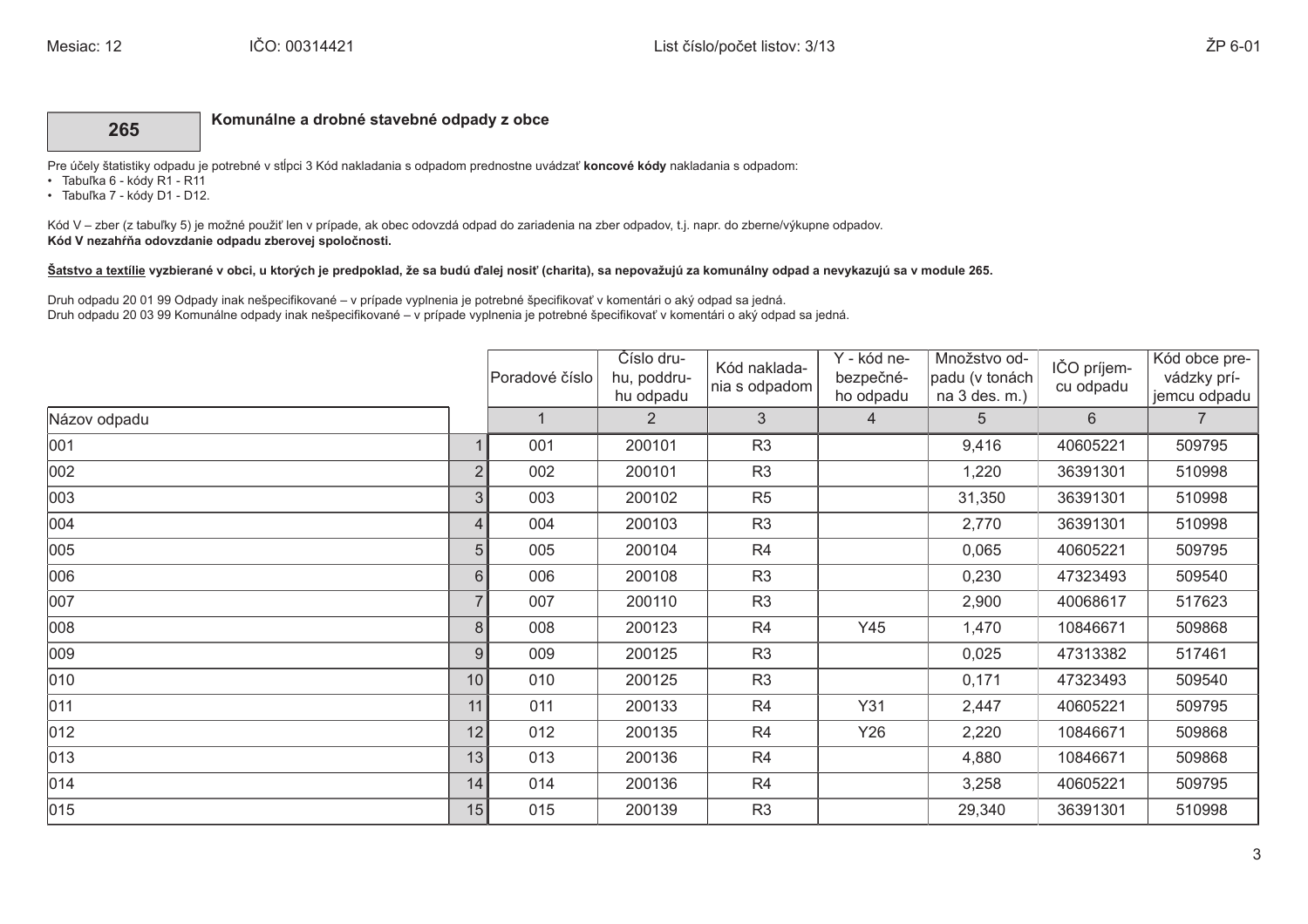|                 |           | Poradové číslo | Číslo dru-<br>hu, poddru-<br>hu odpadu | Kód naklada-<br>nia s odpadom | Y - kód ne-<br>bezpečné-<br>ho odpadu | Množstvo od-<br>padu (v tonách<br>na 3 des. m.) | IČO príjem-<br>cu odpadu | Kód obce pre-<br>vádzky prí-<br>jemcu odpadu |
|-----------------|-----------|----------------|----------------------------------------|-------------------------------|---------------------------------------|-------------------------------------------------|--------------------------|----------------------------------------------|
| Názov odpadu    |           |                | $\overline{2}$                         | 3                             | $\overline{4}$                        | 5                                               | $6^{\circ}$              |                                              |
| 016             | 16        | 016            | 200140                                 | R <sub>4</sub>                |                                       | 1,215                                           | 36421120                 | 512036                                       |
| 017             | 17        | 017            | 200140                                 | R <sub>4</sub>                |                                       | 2,850                                           | 36391301                 | 510998                                       |
| 018             | 18        | 018            | 200140                                 | R <sub>4</sub>                |                                       | 0,420                                           | 50698052                 | 509582                                       |
| 019             | 19        | 019            | 200140                                 | R <sub>4</sub>                |                                       | 0,029                                           | 46415807                 | 509876                                       |
| 020             | 20        | 020            | 200140                                 | R <sub>4</sub>                |                                       | 0,101                                           | 46415807                 | 510157                                       |
| 021             | 21        | 021            | 200140                                 | R <sub>4</sub>                |                                       | 2,647                                           | 46415807                 | 510998                                       |
| 022             | 22        | 022            | 200140                                 | R <sub>4</sub>                |                                       | 114,623                                         | 40605221                 | 509795                                       |
| 023             | 23        | 023            | 200201                                 | R <sub>3</sub>                |                                       | 155,990                                         | 00314421                 | 509604                                       |
| $ 024\rangle$   | 24        | 024            | 200301                                 | D <sub>1</sub>                |                                       | 167,040                                         | 36391301                 | 510998                                       |
| 025             | 25        | 025            | 200307                                 | D <sub>1</sub>                |                                       | 15,820                                          | 36391301                 | 510998                                       |
| Kontrolný súčet | <b>KS</b> | X              | X                                      | X                             | X                                     |                                                 | X                        | X                                            |